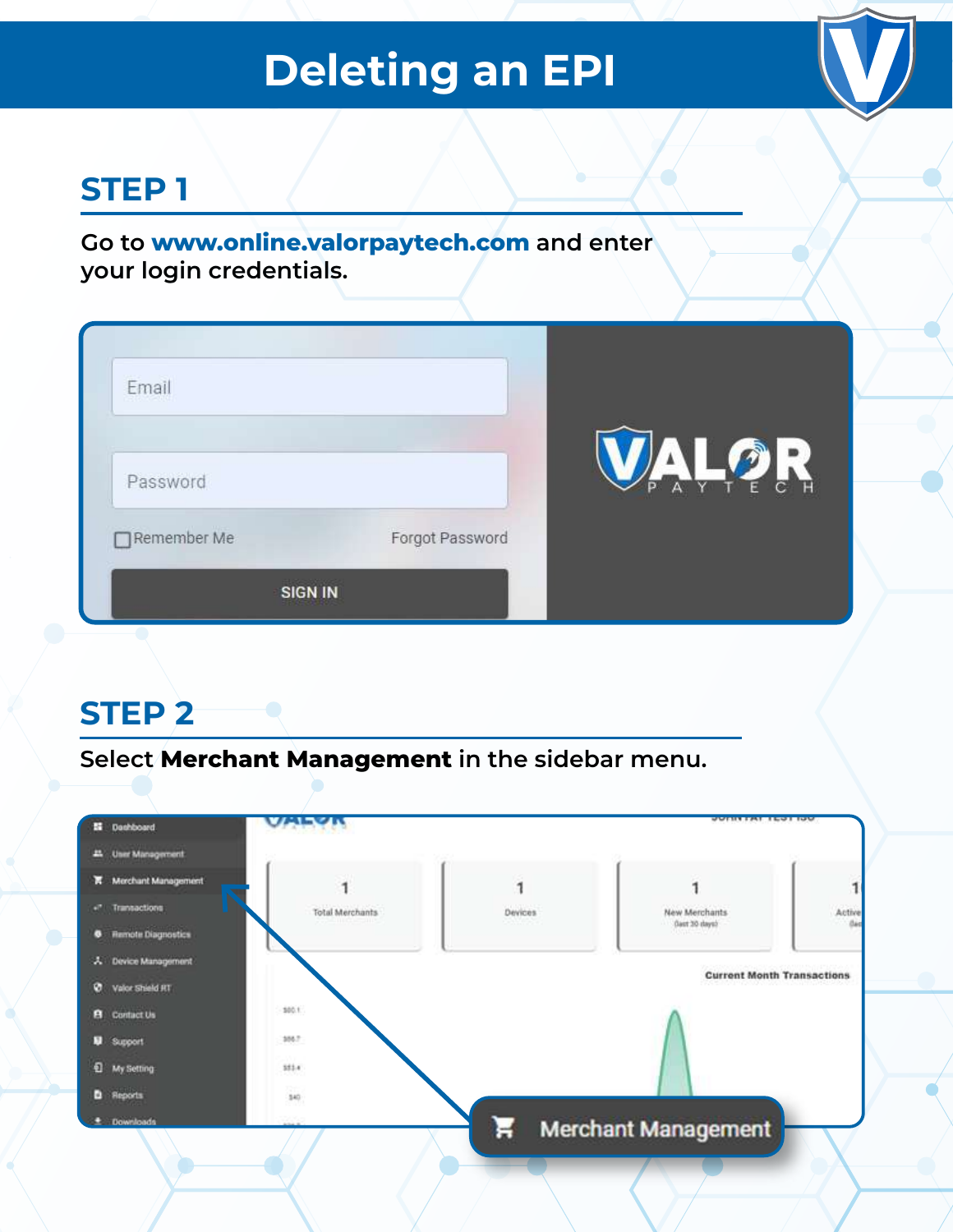#### **Use the search bar to look up the EPI you want to delete.**

| <b>II</b> Dashboard     | <b>VALOR</b>                                      |                                 |                    |                                  |
|-------------------------|---------------------------------------------------|---------------------------------|--------------------|----------------------------------|
| 45 Liser Management     |                                                   |                                 |                    |                                  |
| K Merchant Management   |                                                   | C<br>л                          | $\alpha$           |                                  |
| $e^a$ Transactions      | <b>Total Merchants</b>                            | New Merchants<br>(last 30 days) |                    |                                  |
| C Remote Diagnostics    |                                                   |                                 |                    |                                  |
| A Device Management     |                                                   |                                 |                    |                                  |
| <b>Q</b> valor think RT | $\alpha$<br>o                                     | Sort By $\sim$                  | 度                  | $Add =$                          |
| <b>B</b> Contact Us     |                                                   |                                 |                    |                                  |
| <b>B</b> support        | $\Box$<br>John Fay's Test Merchant                | Ownedby: John Fay Sub 150       |                    | <b>ACTIVE</b>                    |
| <b>C</b> My Setting     | John Fay                                          | jfuatmerchant@valorpaytech.com  | $(347) 572 - 3784$ |                                  |
| <b>b</b> Heporta        | T0/08/21 T0:43 AM (EST)                           | StoreCount: 1                   | DeviceCount 1      | \$1                              |
| * Downloads             | ISO/SubiSO : John Fay Test (SO / John Fay Sub ISO |                                 |                    | <b>Last Text</b>                 |
|                         |                                                   |                                 |                    | Rows per page 25 +<br>$1-1.01.1$ |
|                         |                                                   |                                 |                    |                                  |
|                         |                                                   |                                 |                    |                                  |
|                         |                                                   |                                 |                    |                                  |

# **STEP 4**

**When the Merchant comes up, select the Vertical Ellipsis (:) on the top right of the merchant snapshot and select Edit.** 

| <b>VALOR</b>                                                                             |                                 | JOHN FAY TEST ISO                                  |                                     |                                                  | <b>CLE</b><br>$\Omega$                      |
|------------------------------------------------------------------------------------------|---------------------------------|----------------------------------------------------|-------------------------------------|--------------------------------------------------|---------------------------------------------|
| <b>X</b> Merchant Management<br>Total Merchants                                          | New Merchants<br>(last 30 days) | 100%<br>Active Merchants<br>(laut 30 days)         | \$0<br>Last Month<br>(Total Volume) | \$85.1<br><b>Current Month</b><br>(Total Volume) |                                             |
| O<br>$\mathsf{Q}_i$                                                                      | Sort By $\sim$                  |                                                    | $Add -$<br>Ħ                        |                                                  | Action -                                    |
| □                                                                                        | John Fay's Test Merchant        | Ownedby: John Fay Sub ISO                          |                                     | <b>TSYS</b><br><b>ACTIVE</b>                     |                                             |
| John Fay<br>10/08/21 10:43 AM (EST)<br>ISO/SubISO : John Fay Test ISO / John Fay Sub ISO | StoreCount: 1                   | (fuatmerchant@valorpaytech.com.                    | (347) 572-3784<br>DeviceCount 1     | <b>SP</b>                                        | /500<br>- Tramsactions<br>m Valor Shield RT |
|                                                                                          | <b>ACTIVE</b>                   | <b>TSYS</b>                                        |                                     | $1-1$ of $1$<br>$25 -$<br>age.                   | <b>O</b> Settings<br>O De-Activate          |
|                                                                                          |                                 | $\angle$ Edit                                      |                                     |                                                  | 21. View Operators.<br><br>View audit log   |
|                                                                                          | Last Txn Date: 10-              | \$1.15 <sub>MT</sub><br>$\rightarrow$ Transactions |                                     |                                                  | B Delete                                    |
|                                                                                          |                                 | m Valor Shield RT                                  |                                     |                                                  |                                             |
|                                                                                          |                                 |                                                    |                                     |                                                  |                                             |

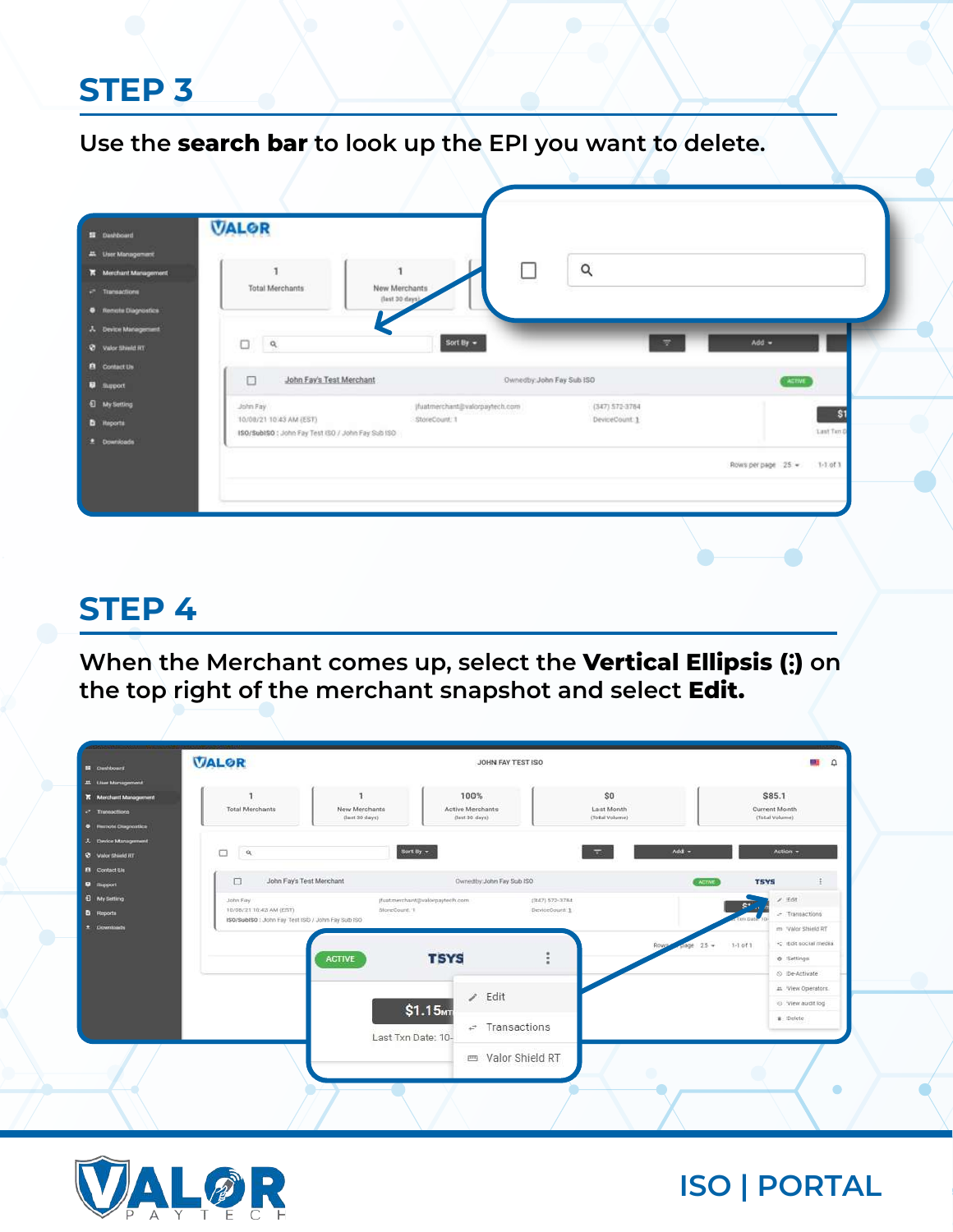**Select Device at the top of the page to go to the Device page.**

| <b>M</b> Dashboard          | <b>VALOR</b>             | JOHN FAY TEST ISO        |                                         |         |
|-----------------------------|--------------------------|--------------------------|-----------------------------------------|---------|
| A User Management           |                          |                          |                                         |         |
| K Merchant Management       | ⋒                        | ø                        | o                                       | $\circ$ |
| <b>Transactions</b>         | Contact                  | Store                    | Device                                  | Modules |
| <b>C</b> Nemote Diagnostics | Officies.                |                          |                                         |         |
| A Device Management         | John Fay Sub ISO +       |                          |                                         |         |
| <b>O</b> Valor Shield RT    | $164 +$                  | Legal Norte ?            | Feet former                             |         |
| <b>B</b> Contact Us         | John Fay's Test Merchant | John Fay's Test Merchant | John                                    |         |
| <b>B</b> Support            | List liang*              | Smith                    | Etune 1                                 |         |
| <b>Q</b> My Setting         | Fay                      | (fuatmerment@vaturpa     | 347-572-3784                            |         |
| <b>D</b> Reports            | Acover?                  | Ivow?                    | Days Louis                              |         |
| E Downloads                 | 3636 33rd St             |                          | SUNNYSIDE                               |         |
|                             |                          |                          | most!                                   |         |
|                             | NY - New York            | 61                       | John Fay's Test Merchard: (D)<br>$\sim$ |         |
|                             |                          |                          |                                         |         |
|                             | - ADVANCED               | Device<br>THE R          |                                         |         |

### **STEP 6**

**Select the Device you want to delete the EPI for from the drop-down menu at the top of the Device page.**

| Dashboard                                         | <b>VALOR</b>                                    | JOHN FAY TEST ISO         |                           | a.               |
|---------------------------------------------------|-------------------------------------------------|---------------------------|---------------------------|------------------|
| <b>A</b> User Management<br>K Merchard Management | ഒ                                               | $\circ$                   | $\bullet$                 | ø                |
| <b>Tramactions</b>                                | Contact                                         | New Device                |                           | Modules          |
| <b>0</b> Nemate Olegnostics                       |                                                 | Move Device               |                           |                  |
| A Device Management                               | Adine WATHE O                                   | DeviceT                   |                           |                  |
| 79 Valor Shield RT                                | Last Tan Date: 10-08 2021                       |                           |                           |                  |
| <b>3</b> Contact Us                               | took <sup>4</sup> .<br>John Fay's Test Merchant | <b>BRY</b><br>2128112912  | bein*<br>Virtual Terminal |                  |
| <b>B</b> Support                                  | Similar Week                                    | Pricessor*                | Lexi Kimi                 |                  |
| <b>D</b> My Setting                               | Soft Pos                                        | <b>TSYS SIERRA</b>        | ÷<br>Device1              |                  |
| <b>b</b> Reports                                  | Drift Draw<br>Test                              |                           |                           |                  |
| <b>E</b> Downloads                                | CASH DISCOUNT/SURCHARGE<br>口手<br>high           | TRADITION<br>Vitrominar * |                           | $\left(3\right)$ |
|                                                   |                                                 | New Device                |                           |                  |
|                                                   |                                                 | Move Device               |                           |                  |
|                                                   |                                                 | Device1                   |                           |                  |

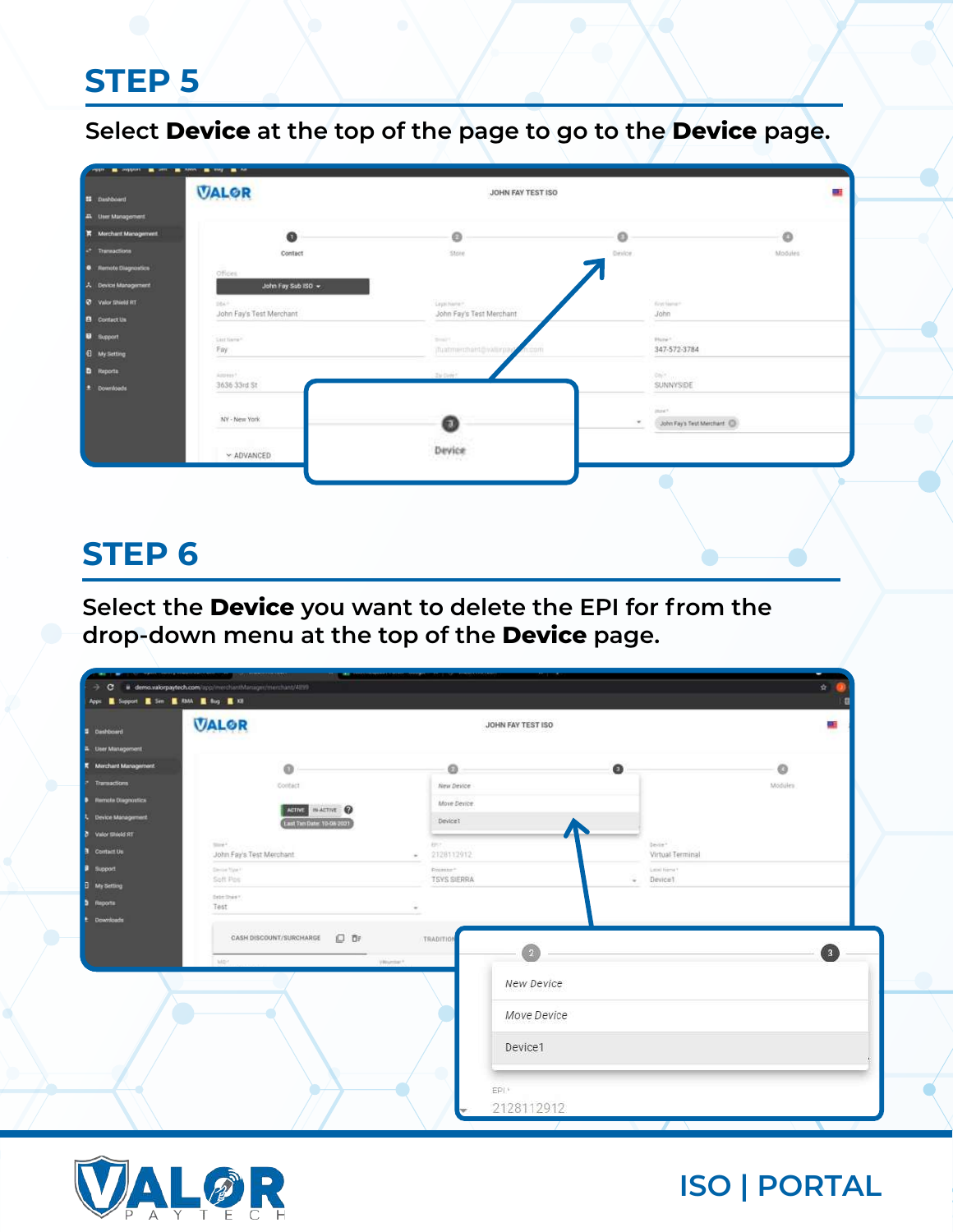**Replace the existing VAR information with filler information under Cash Discount/Surcharge and Traditional for the EPI you want to delete. Example: Replace the MID with 111111111111, V# number 22222222.**

| Suft Pos<br><b>ANTIQUES</b>                                                    |                                      | <b>TSYS SIERRA</b>                      |                                        | Device1<br>$\overline{\phantom{a}}$     |                           |
|--------------------------------------------------------------------------------|--------------------------------------|-----------------------------------------|----------------------------------------|-----------------------------------------|---------------------------|
| Tatal Shaw 1<br>Test                                                           |                                      | $\sim$<br>$\mathcal{C}$                 |                                        |                                         |                           |
| CASH DISCOUNT/SURCHARGE                                                        | □ 日                                  | <b>CONTRACTOR</b><br><b>TRADITIONAL</b> | GIFT CARD<br><b>AVIDANCE</b>           |                                         |                           |
| ___<br>MEF.<br>11111111111<br><b>The Company of the Company of the Company</b> | Vitamin 1                            | 22222222                                | <b>Since ex-1</b><br>3333              |                                         | Teles for 1<br>4444<br>-- |
| <b>National</b><br>686868                                                      | <b>STEPHEN</b><br>Retail<br>$\infty$ |                                         | Apert Bank Humber 1<br>555557          |                                         | <b>Chair</b><br>666666    |
| April 1<br>7777<br>perpension                                                  |                                      | $\Box$ EBT Cash<br>FRIENO<br>EBT Food   | C Flat fee amount \$<br>@ Custom fee % | Costeriors %*<br>3.500<br>and a look of |                           |
|                                                                                |                                      |                                         |                                        |                                         | + Update Dev              |

## **STEP 8**

#### **Select Update Device.**

*Note: You may be prompted to add another device. If you're not adding any new devices, you may select No.*

| @ Custom fee % | 3.500 |  |                   |  |
|----------------|-------|--|-------------------|--|
| Next           |       |  | $+$ Update Device |  |
|                |       |  | ÷                 |  |

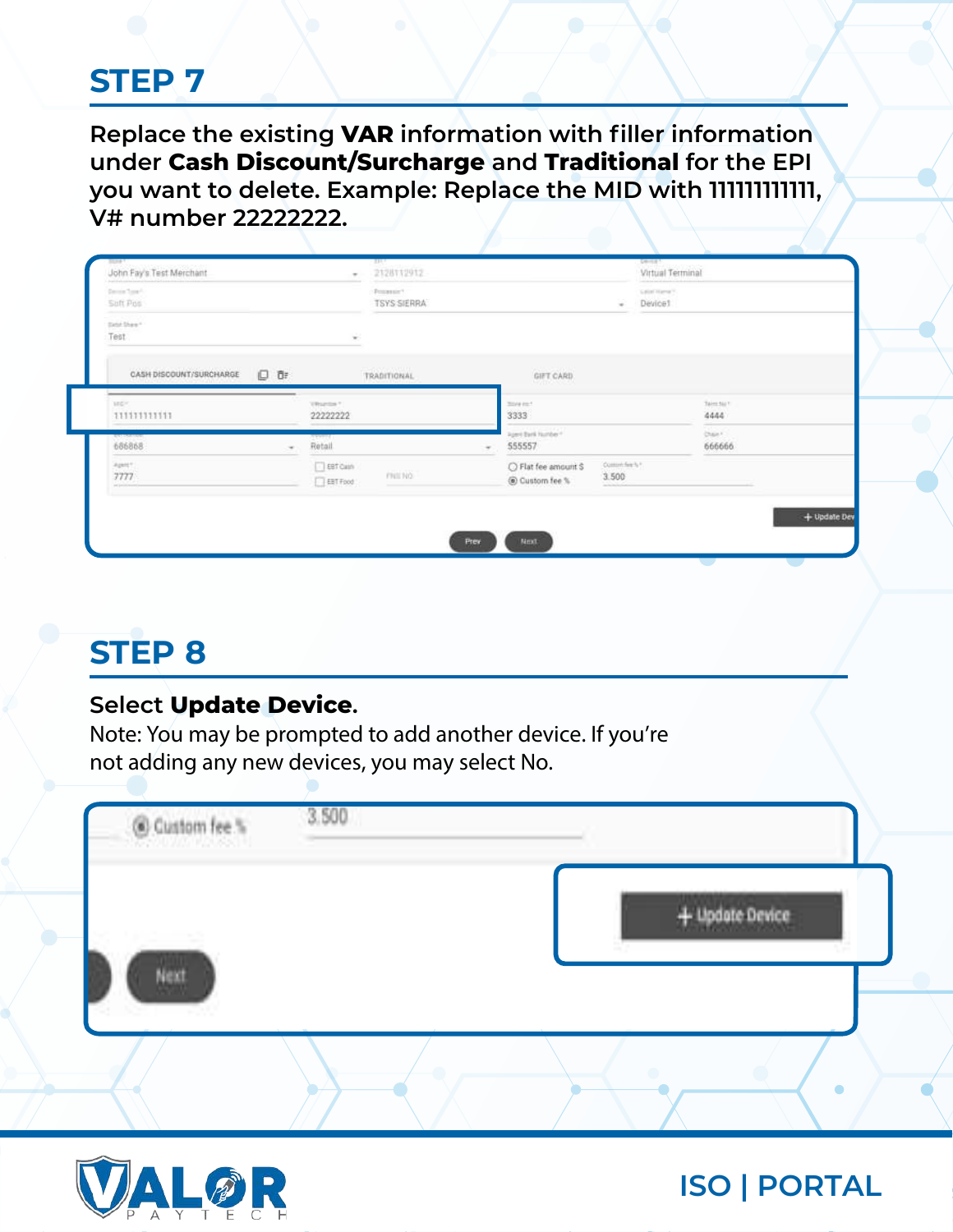**Select Update Merchant at the bottom of the screen.**

| Engage My Customers<br>Contact Us | Promotions<br>図<br>My Tickets<br>ø |                        |
|-----------------------------------|------------------------------------|------------------------|
|                                   |                                    |                        |
|                                   |                                    |                        |
| <b>Update Merchant</b><br>Prev    |                                    |                        |
|                                   |                                    |                        |
|                                   |                                    |                        |
|                                   |                                    | <b>Update Merchant</b> |

#### **STEP 10**

**After updating the Merchant, use the search bar to look up the EPI you want to delete.**

| <b>II</b> Dashboard                                                           | <b>VALOR</b>                                                                             |                                                                                        |                                  |
|-------------------------------------------------------------------------------|------------------------------------------------------------------------------------------|----------------------------------------------------------------------------------------|----------------------------------|
| 44 Liser Management<br>K Merchant Management<br>$r^*$ Transactions            | л<br>٠<br><b>Total Merchants</b><br>New Merchants<br>(last 30 days)                      | $\alpha$                                                                               |                                  |
| <b>C</b> Remote Diagnostics<br>A Device Management<br><b>Q</b> valor think RT | о<br>$\alpha$                                                                            | Sort By $\sim$<br>$\equiv$                                                             | Add =                            |
| <b>B</b> Contact Us<br><b>D</b> support                                       | John Fay's Test Merchant<br>$\Box$                                                       | Ownedby: John Fay Sub 150                                                              | ATIM                             |
| <b>Q</b> My Setting<br><b>b</b> Heporta<br>2 Downloads                        | John Fay<br>T0/08/21 10:43 AM (EST)<br>ISO/SubiSO : John Fay Test (SO / John Fay Sub (SO | (fuatmerchant@valorpaytech.com<br>$(347) 572 - 3784$<br>StoreCount: 1<br>DeviceCount 1 | \$1<br><b>Last Tax D</b>         |
|                                                                               |                                                                                          |                                                                                        | Rows per page 25 +<br>$1-1.01.1$ |
|                                                                               |                                                                                          |                                                                                        |                                  |

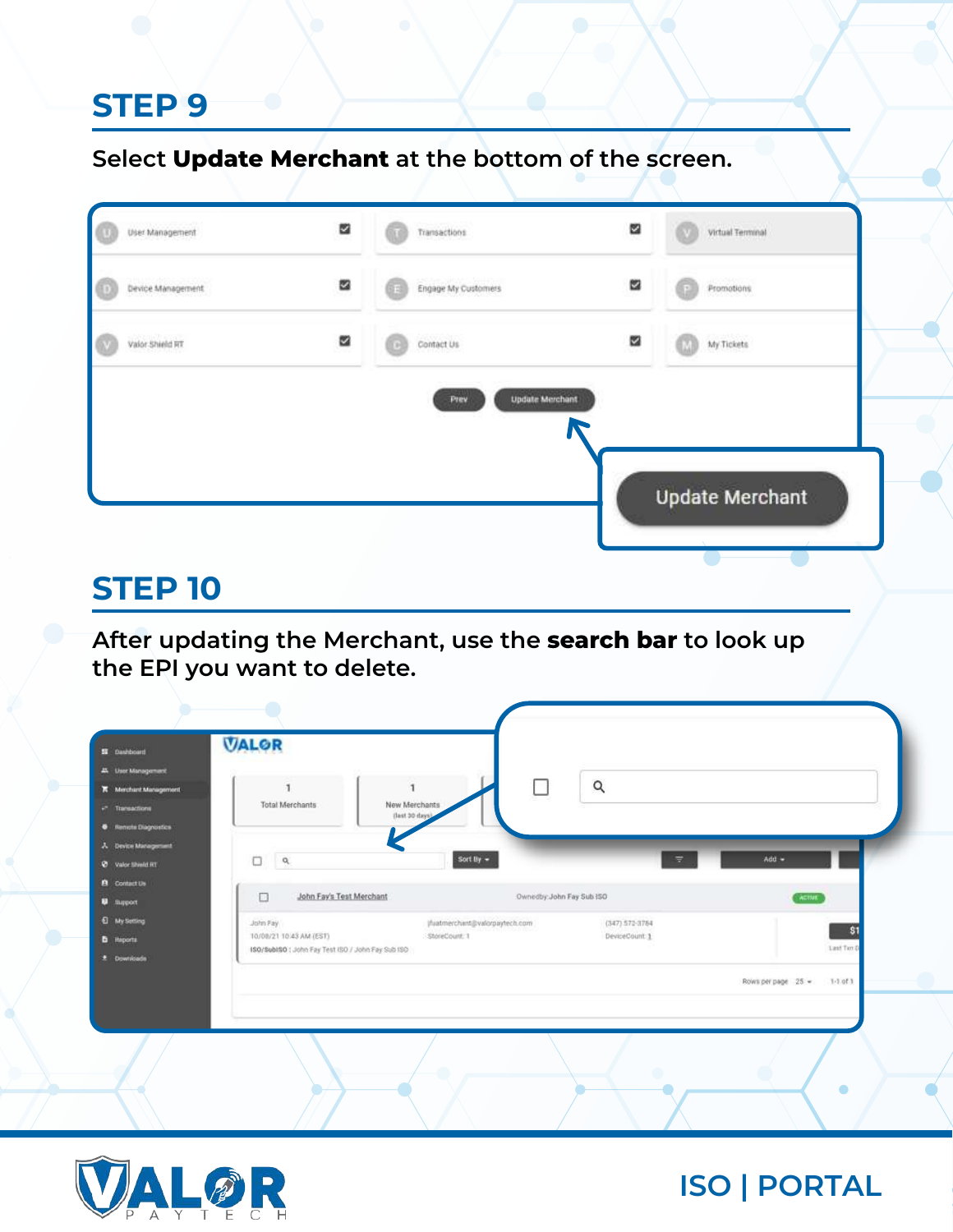**When the Merchant comes up, select the Vertical Ellipsis ( ) on the top right of the Merchant snapshot and select Edit.**

|                                                   |                                 | 100%                                      | <b>OU</b>                    |                             | 585.1                           |                     |
|---------------------------------------------------|---------------------------------|-------------------------------------------|------------------------------|-----------------------------|---------------------------------|---------------------|
| Total Merchants                                   | New Merchants<br>(last 30 days) | <b>Active Merchants</b><br>(last 30 days) | Last Month<br>(Total Volume) |                             | Current Month<br>(Total Volume) |                     |
| $\Box$<br>$\alpha$                                |                                 | Sort By $\sim$                            | ٣                            | $Add -$                     |                                 | Action $\sim$       |
|                                                   |                                 |                                           |                              |                             |                                 |                     |
| $\Box$                                            | John Fay's Test Merchant        | Ownedby: John Fay Sub ISO                 |                              | <b>ACTIVE</b>               | <b>TSYS</b>                     |                     |
|                                                   |                                 |                                           |                              |                             |                                 | $/$ Edit            |
| John Fay                                          |                                 | (fuatmerchant@valorpaytech.com            | $(347) 572 - 3784$           |                             |                                 |                     |
| 10/08/21 10:43 AM (EST)                           | StoreCount: 1                   |                                           | DeviceCount: 1               |                             | \$1.15mm                        | - Transactions      |
| ISO/SubISO : John Fay Test ISO / John Fay Sub ISO |                                 |                                           |                              |                             | Last Tan Date: 10               | = Valor Shield RT   |
|                                                   |                                 |                                           |                              | Rows per page 25 = 1-1 of 1 |                                 | < Edit social media |

### **STEP 12**

**Select Store at the top of the Merchant's page to go to the Merchant's Store page.**

| LØR                                       | JOHN FAY TEST ISO                |         |                        |
|-------------------------------------------|----------------------------------|---------|------------------------|
| 0                                         | ø                                | $\circ$ |                        |
| Contact                                   | Store.                           | Device  |                        |
| Officies.                                 |                                  |         |                        |
| John Fay Sub ISO +                        |                                  |         |                        |
| 1047                                      | Leptcheria **                    |         | festiver.              |
| John Fay's Test Merchant                  | John Fay's Test Merchant         |         | John                   |
| arthware.                                 | $2 - 1$                          |         | $\mathsf{Puler}^{(n)}$ |
| Fay                                       | jfluidmerchant@vattmpaytinch.com |         | 347-572-3784           |
|                                           |                                  |         |                        |
| <b>STORES</b> <sup>4</sup><br>636 33rd St | $2\mu$ Dyle<br>11104             |         |                        |
|                                           |                                  | 0       |                        |
|                                           |                                  | Store   |                        |
|                                           |                                  | 540000  |                        |
|                                           |                                  |         |                        |
|                                           |                                  |         |                        |

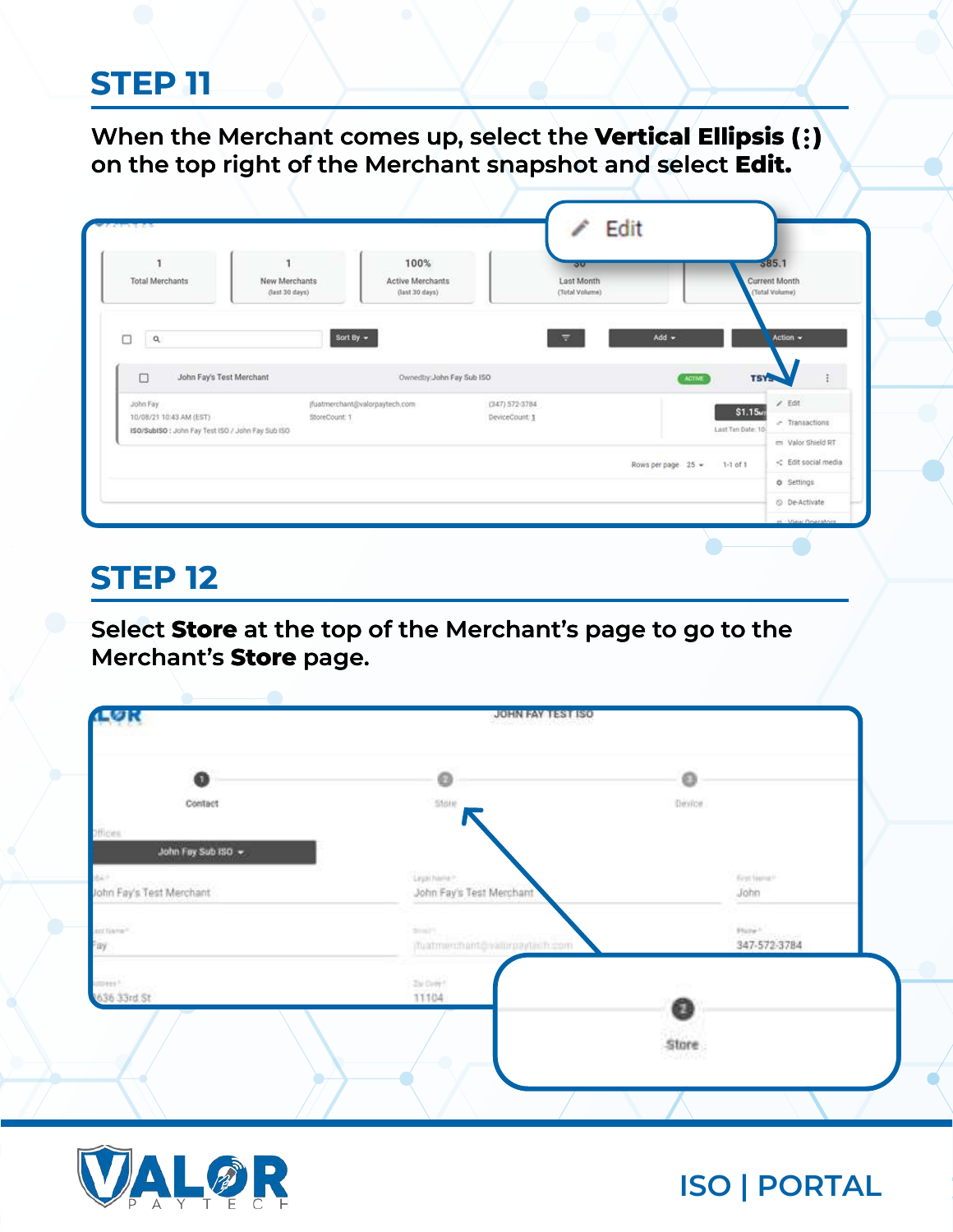**Select the Store that has the Device EPI you wish to delete from the drop-down menu.**

| <b>B</b> Deshboard         | -<br>$-$<br><b>VALOR</b>                                     | VALOR PAYTECH                                                     |                               | <b>SHARR</b><br>۵<br>5. Li     |
|----------------------------|--------------------------------------------------------------|-------------------------------------------------------------------|-------------------------------|--------------------------------|
| 44 User Management         |                                                              |                                                                   |                               |                                |
| K Merchant Management      | ø                                                            | $\bullet$                                                         | $\circ$                       | $\circ$                        |
| Transactions               | Contact:                                                     | Store                                                             | Device.                       | Modules                        |
| Ell Device Admin           |                                                              | New Store                                                         |                               |                                |
| <b>O</b> Settings          |                                                              | John Fay's Test Merchant                                          |                               |                                |
| <b>A</b> Davice Management |                                                              |                                                                   |                               |                                |
| <b>D</b> Reports           | Settleman sound<br>John Fay's Test Merchant                  | Manager?<br>John Fay                                              | <b>Single</b>                 | jfuatmerchant@valorpaytech.com |
| <sup>2</sup> Downloads     |                                                              |                                                                   |                               |                                |
| <b>D</b> Blog              | Phone F.<br>347-572-3784                                     | Antenn<br>3636 33rd St                                            | <b>Subset</b><br>11104        |                                |
|                            |                                                              |                                                                   | -----                         |                                |
|                            | Did<br>SUNNYSIDE                                             | 1972-1971<br>NY-New York                                          | Textire <sup>4</sup><br>EST   | $\sim$                         |
|                            | AICE Clubs<br>5999 - MISCELLANEOUS AND SPECIALITY RETAIL STO | Steelbesmann <sup>4</sup><br>John Fay's Test Merchant<br>$\sim$ . | Deniser.<br><b>JAMES</b><br>Ø |                                |
|                            |                                                              | Poew                                                              | Next<br>Store                 |                                |
|                            |                                                              |                                                                   | New Store                     |                                |
|                            |                                                              |                                                                   | John Fay's Test Merchant      |                                |

### **STEP 14**

**Press the Grey X to the right to the device you wish to delete**  the EPI for. Note: You will be prompted to confirm you wish to remove the Device. Select Yes if you want to delete that EPI

| Transactions         | O<br>Dontact                                                       | $\bullet$<br>Store                                 | ۰<br>Device              |                                                        | $\circ$<br>Modules |
|----------------------|--------------------------------------------------------------------|----------------------------------------------------|--------------------------|--------------------------------------------------------|--------------------|
| Device Admin         |                                                                    |                                                    |                          |                                                        |                    |
| <b>Settlege</b>      |                                                                    | Stores<br>John Fay's Test Merchant                 | $\overline{\phantom{a}}$ |                                                        |                    |
| Device Management    |                                                                    |                                                    |                          |                                                        |                    |
| <b>Heparts</b>       | 2000<br>John Fay's Test Merchant                                   | Manager?<br>John Fay                               |                          | $2.1 \times 10^{-4}$<br>jfuatmerchant@valorpaytech.com |                    |
| Downloads            |                                                                    |                                                    |                          |                                                        |                    |
|                      | Friend,<br>347-572-3784                                            | luiziesi f<br>3636 33rd St                         |                          | Di-Dide"<br>11104                                      |                    |
|                      | $\langle 2 \rangle^+$<br>SUNNYSIDE<br>--                           | NY - New York                                      | 美国                       | TereZina *<br>EST                                      |                    |
|                      | <b>KIDC-Dida</b><br>5999 - MISCELLANEOUS AND SPECIALITY RETAIL STO | Dire Desmann<br>John Fay's Test Merchant<br>100.00 |                          | <b>Benedit</b><br>Devost @                             |                    |
|                      |                                                                    | <b>Next</b>                                        |                          |                                                        |                    |
| Devices*             |                                                                    |                                                    |                          |                                                        |                    |
|                      |                                                                    |                                                    |                          |                                                        |                    |
| Device1 <sup>3</sup> |                                                                    |                                                    |                          |                                                        |                    |
|                      |                                                                    |                                                    |                          |                                                        |                    |
|                      |                                                                    |                                                    |                          | ۰                                                      |                    |